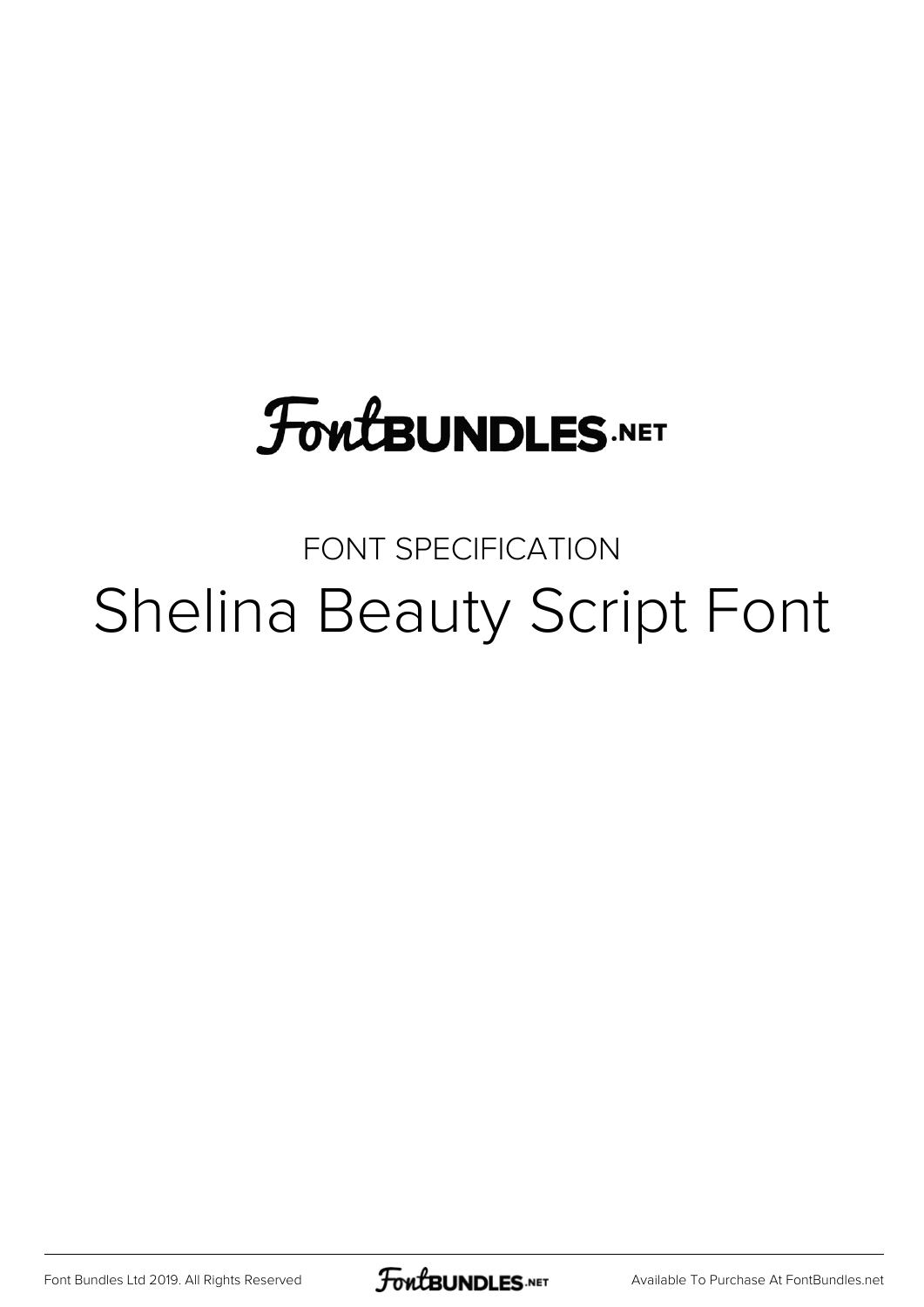## Shelina - Regular

**Uppercase Characters** 

ABCDEFGHIJKINNOPORSTU  $V$ UXUZ

Lowercase Characters

abcdeforhizklnnopqistuvuxyz

**Numbers** 

0123456789

Punctuation and Symbols

All Other Glyphs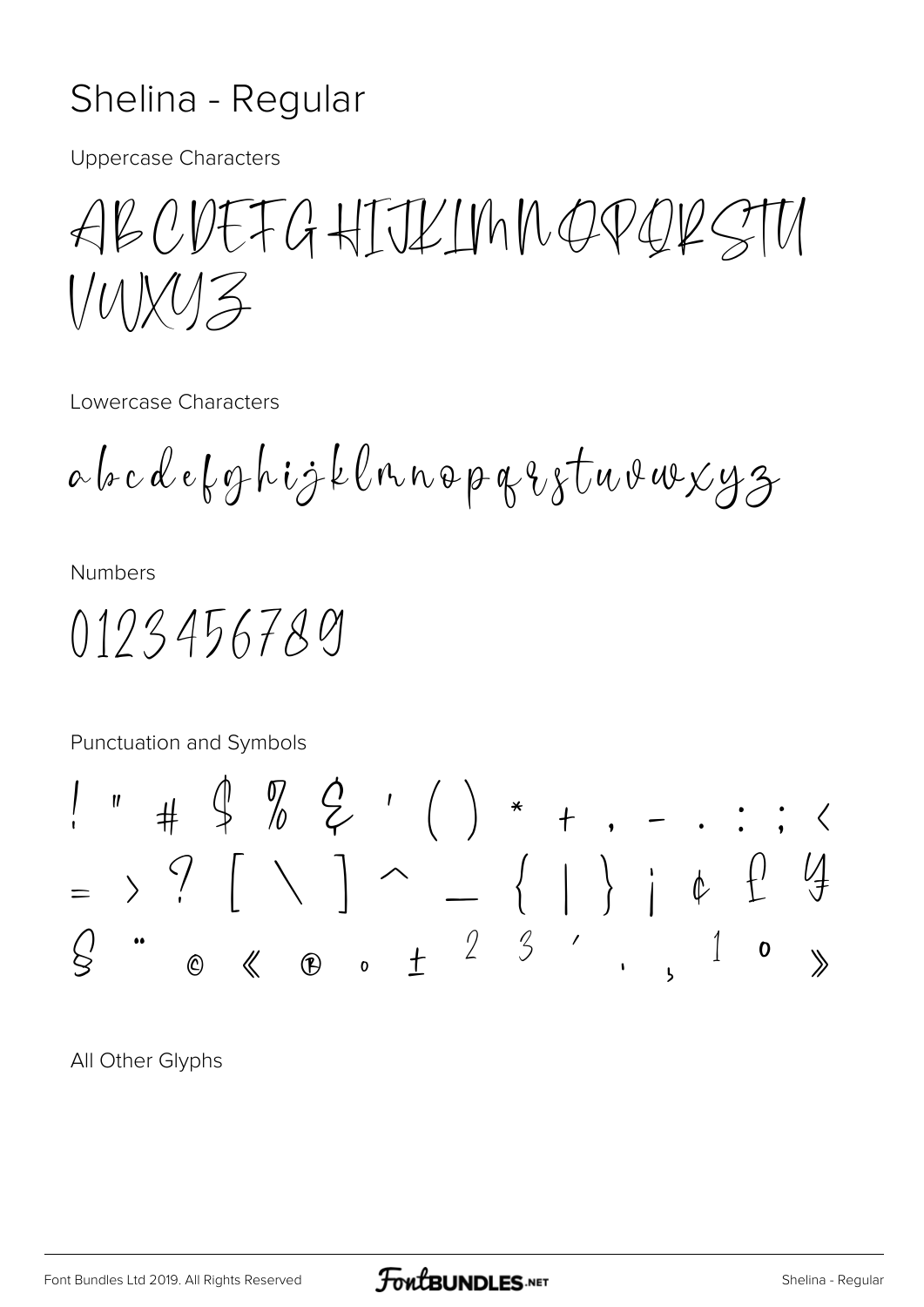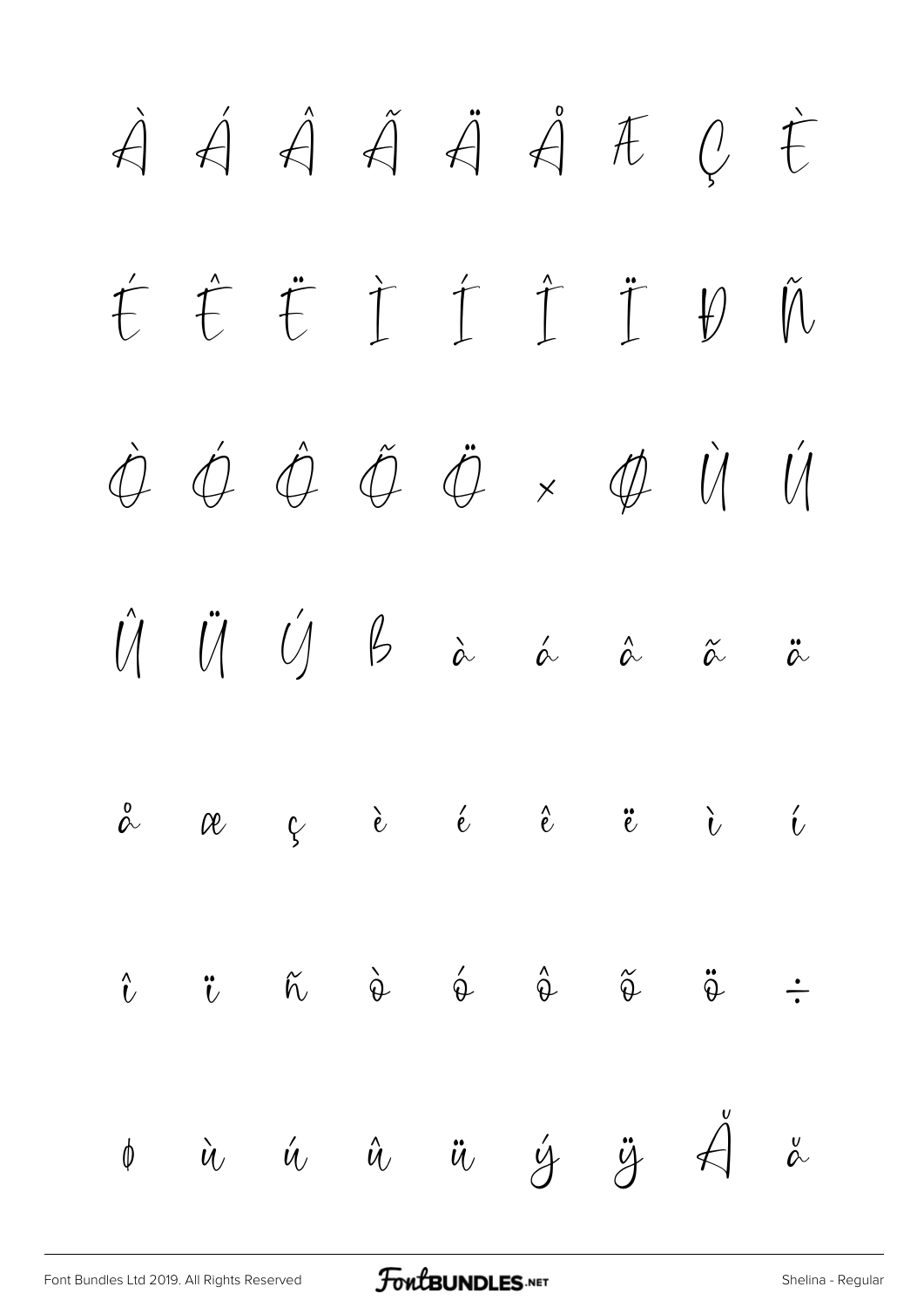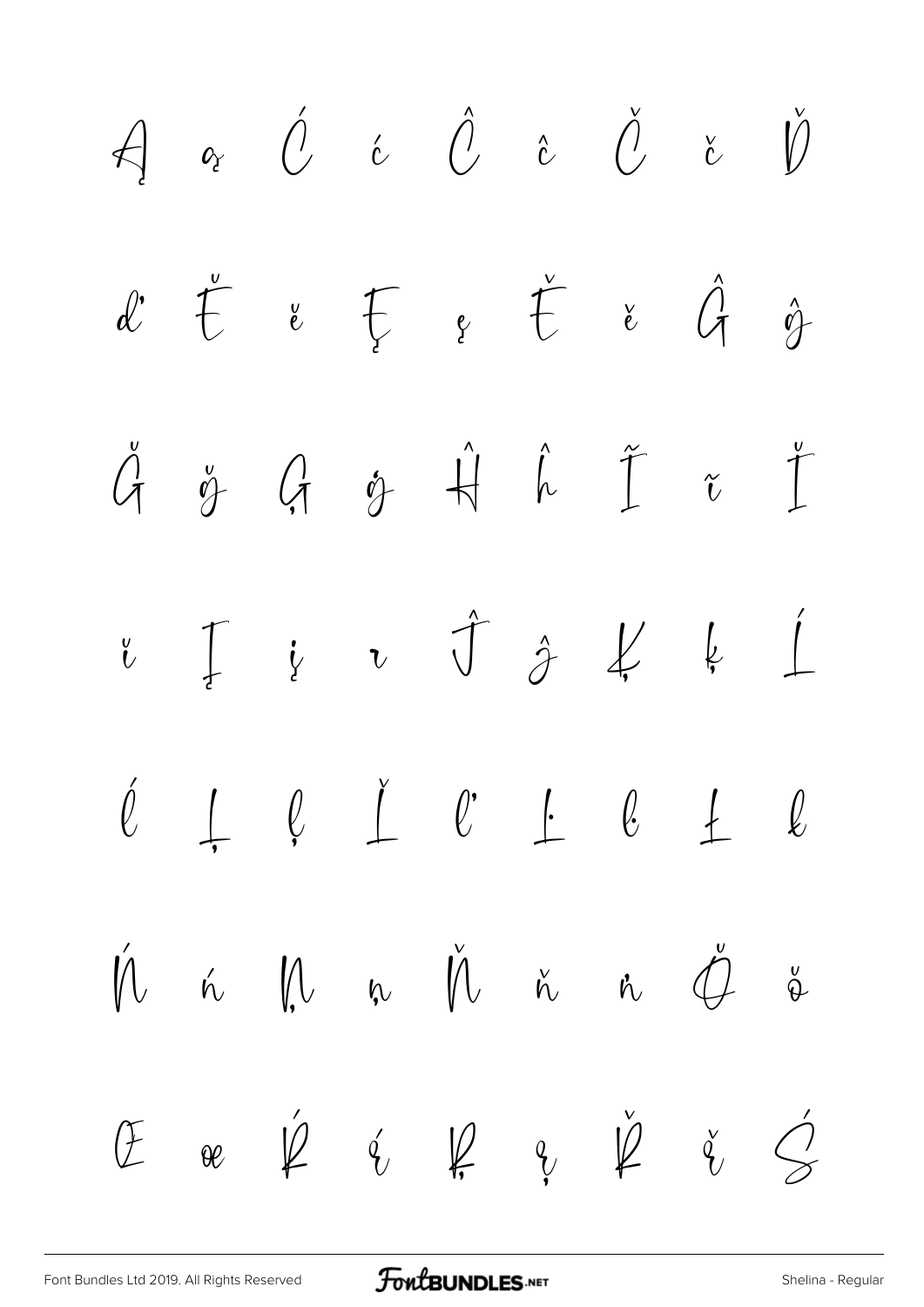$\hat{S} \hat{S} \nsubseteq S \nsubseteq \hat{S} \nsubseteq \hat{S} \top$  $\overline{\psi}$  $\hat{\mathbf{\hat{X}}}$  $\widetilde{u}$   $\widetilde{U}$   $\widetilde{u}$   $\widetilde{U}$  $\tilde{U}$  $\begin{array}{ccc} & & t \end{array}$  $\mathcal{U}$  $\stackrel{\circ}{\mathcal{U}}$  $\hat{\mathcal{U}}\!\!\left.\!\!\right)\hspace{0.2cm}\hat{w}\hspace{0.2cm}\hat{\mathcal{U}}\hspace{0.2cm}\hat{\mathcal{Y}}\hspace{0.2cm}\hat{\mathcal{Y}}\hspace{0.2cm}\hat{\mathcal{Y}}\hspace{0.2cm}\hat{\mathcal{Z}}\hspace{0.2cm}\hat{\mathcal{Z}}$  $\tilde{\mathcal{Z}}$  $\overline{u}$  $\frac{1}{3}$  #  $\alpha$  $\phi$   $\leftarrow$  $\boldsymbol{\mathsf{U}}$  $\boldsymbol{\wedge}$  $\vee$  $\delta$ "  $\dot{U}$  is  $\dot{U}$  $\mathbf{o}$  $\sim$ Úl  $\overline{t}$ ü Ù ỳ  $\overline{U}$  $\bullet$  $\bullet$  $+$   $+$  $\bullet\bullet$  $^{\bullet}$  $\begin{array}{ccccc} \left\langle & & \right\rangle & \end{array}$  $,$